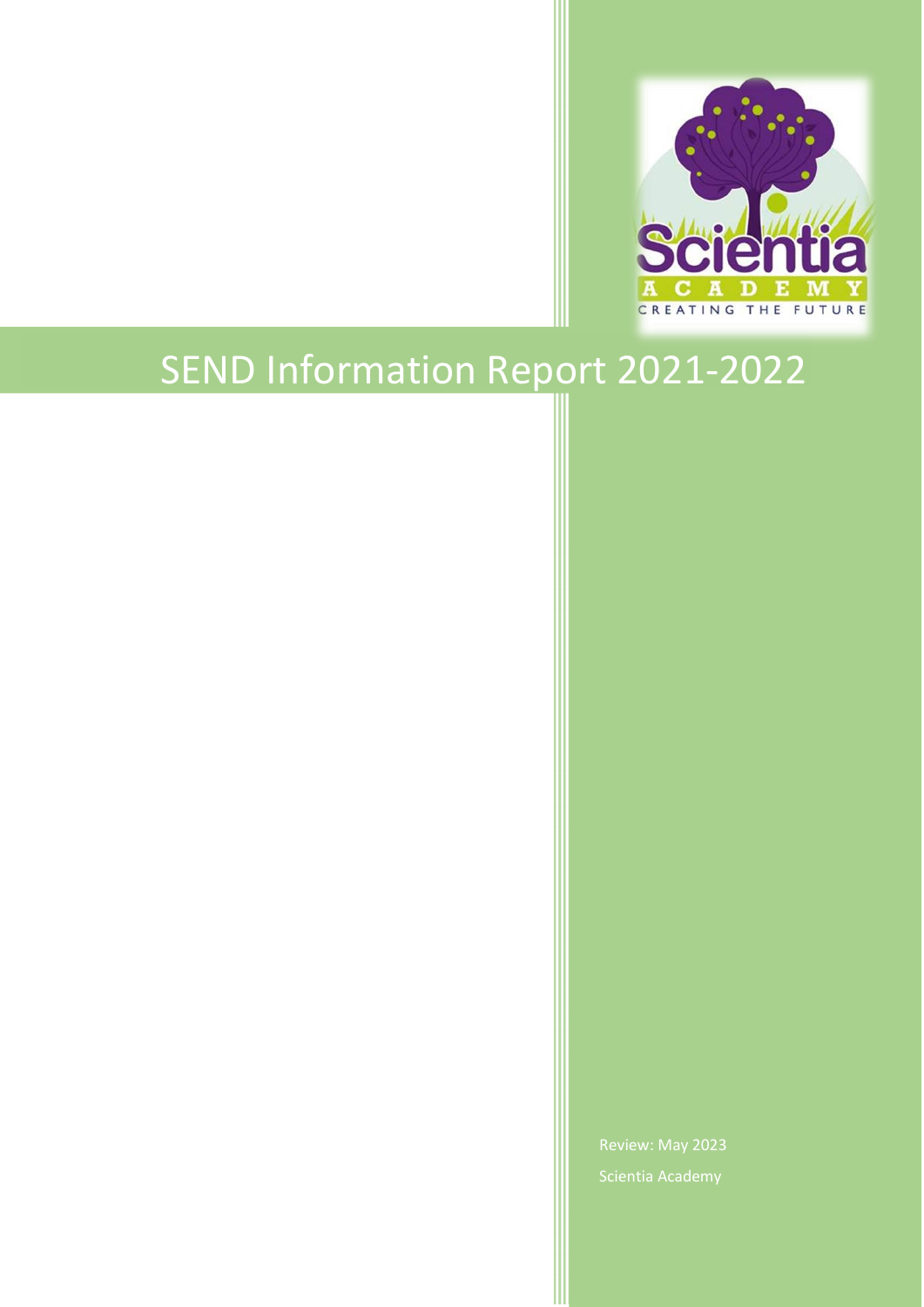

## **LEGISLATIVE FRAMEWORK**

The Code Of Practice (Department for Education and Department of Health, 2014: 2015) provides a legal obligation to ensure that the needs of individuals and their entitlement are comprehensively met.

#### **Special Educational Needs and Disabilities**

Special Educational Needs Information Report

## **MISSION STATEMENT**

All pupils and staff will be encouraged to achieve their full potential and children will be enabled to develop academically, socially, and emotionally to enable them to participate fully in the life of the school and the wider community. We value the abilities and achievements of all our pupils, and we are committed to providing, for each pupil, the best possible environment for learning.

## **What are special educational needs?**

A child or young person has special educational needs if he or she has a learning difficulty or disability which calls for special educational provision to be made for him or her. A learning difficulty or disability is a significantly greater difficulty in learning than most others of the same age.

Special educational provision means educational or training provision that is additional to, or different from, that made generally for others of the same age in a mainstream setting in England…. Health care provision or social care provision which educates or trains a child or young person is to be treated as special educational provision. *(Code of Practice 2014)* Provision for children with special educational needs is a matter for the school as a whole. In addition to the Governing Body, the Headteacher, the SENCO and all other members of staff both teaching and support staff have very important day-to-day responsibilities.

# *'All teachers are teachers of children with special educational needs. Teaching such children is therefore a whole school responsibility.'*

High quality teaching which is differentiated and personalised should be available for all pupils. At the heart of the work of every school class is a continuous cycle of planning, teaching, and assessing which takes account of the wide range of abilities, aptitudes, and interests of children. Most children will learn and progress within these arrangements. Those children whose overall attainments or attainment in specific subjects fall significantly outside the expected range may have special educational needs.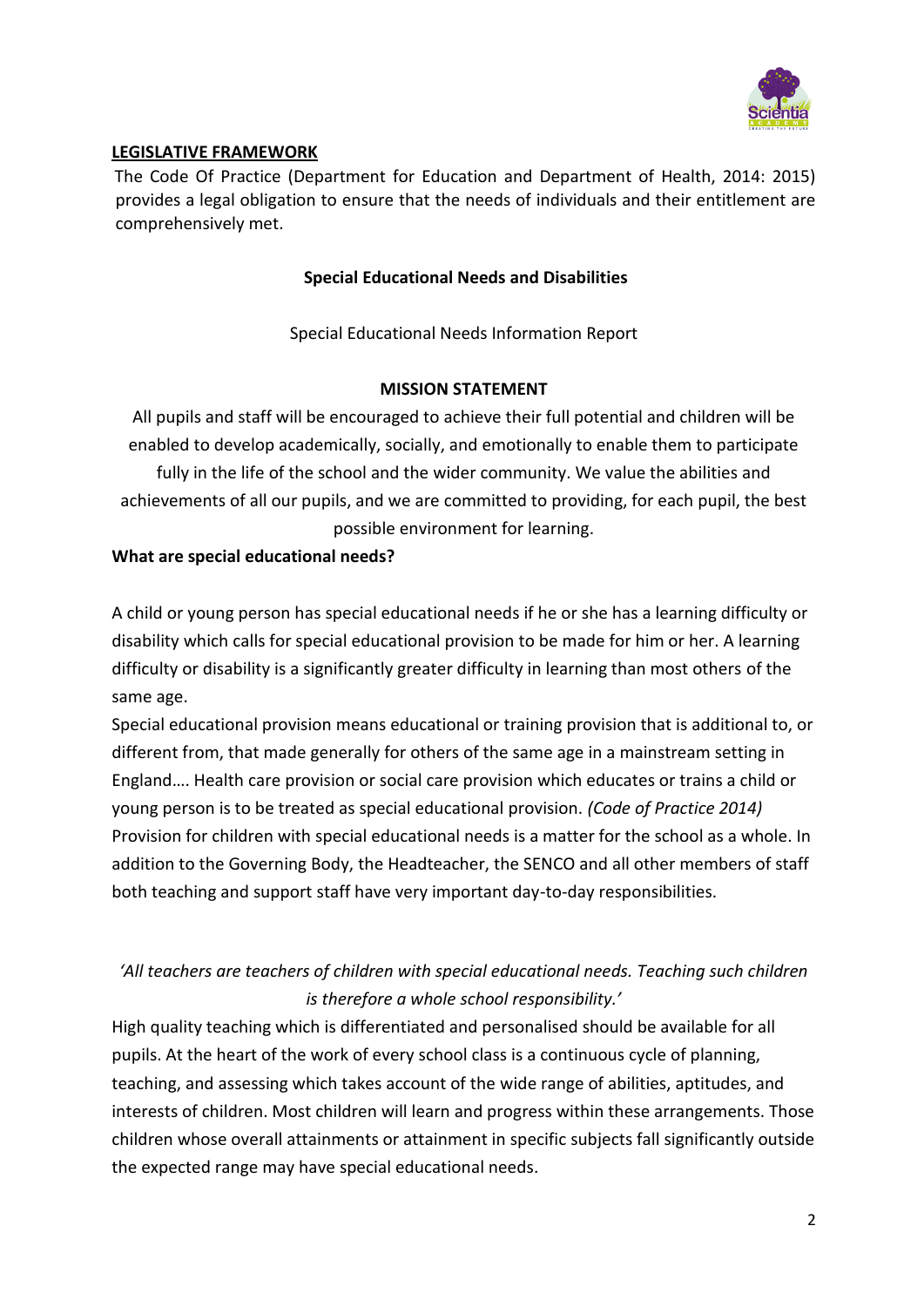This SEN information report has been created in collaboration with stakeholders to provide a comprehensive overview of the Academy's approach to identifying and supporting pupils, to ensure that ALL pupil's make good progress and that any barriers to learning are recognised and removed as much as possible.

# **How do we identify if a pupil has SEND?**

A pupil will be identified as having an additional need where their learning difficulty calls for special educational provision, namely provision different from or additional to that normally available to pupils of the same age. Many will have differentiated work prepared for them by their teacher in conjunction with the support staff which will be additional to and different from the curriculum available for most children of their age.

Children could be identified as having SEN through a variety of ways including the following:

- Child performing significantly below age expected levels that require extra provision to be made.
- Concerns raised by Parent or by a previous school
- Concerns raised by a teacher: for example, behaviour or self-esteem is affecting performance
- Liaison with external agencies
- Information received from health specialists

Slow progress and low attainment do not necessarily mean that a child has SEN and will not automatically lead to a pupil being recorded as having SEN. However, it may be an early indicator of a range of learning difficulties or disabilities.

All adults who work with children in school will have a responsibility to monitor emerging difficulties and respond at the earliest opportunity. Academy staff aim to have good, informative relationships with parents. Staff will communicate concerns and it shouldn't come as a surprise to a parent to learn that their child is being identified as having SEN. The progress of each child is monitored at termly pupil progress meetings. Staff also aim to be as responsive as possible to parents who express their own concerns.

# **What should I do if I think my child may have SEN?**

If you have any concern regarding your child's progress or well-being then please speak to Mrs. Lorette Roberts-Doyle (SENCO) Mrs. Hands (Deputy Head and DSL) or Miss Helen Bye, the Academy's Head Teacher. A meeting will be set up with the class teacher and parent. The SENCO will attend a meeting support and review targets set.

# **What kind of SEN are provided for at Scientia Academy?**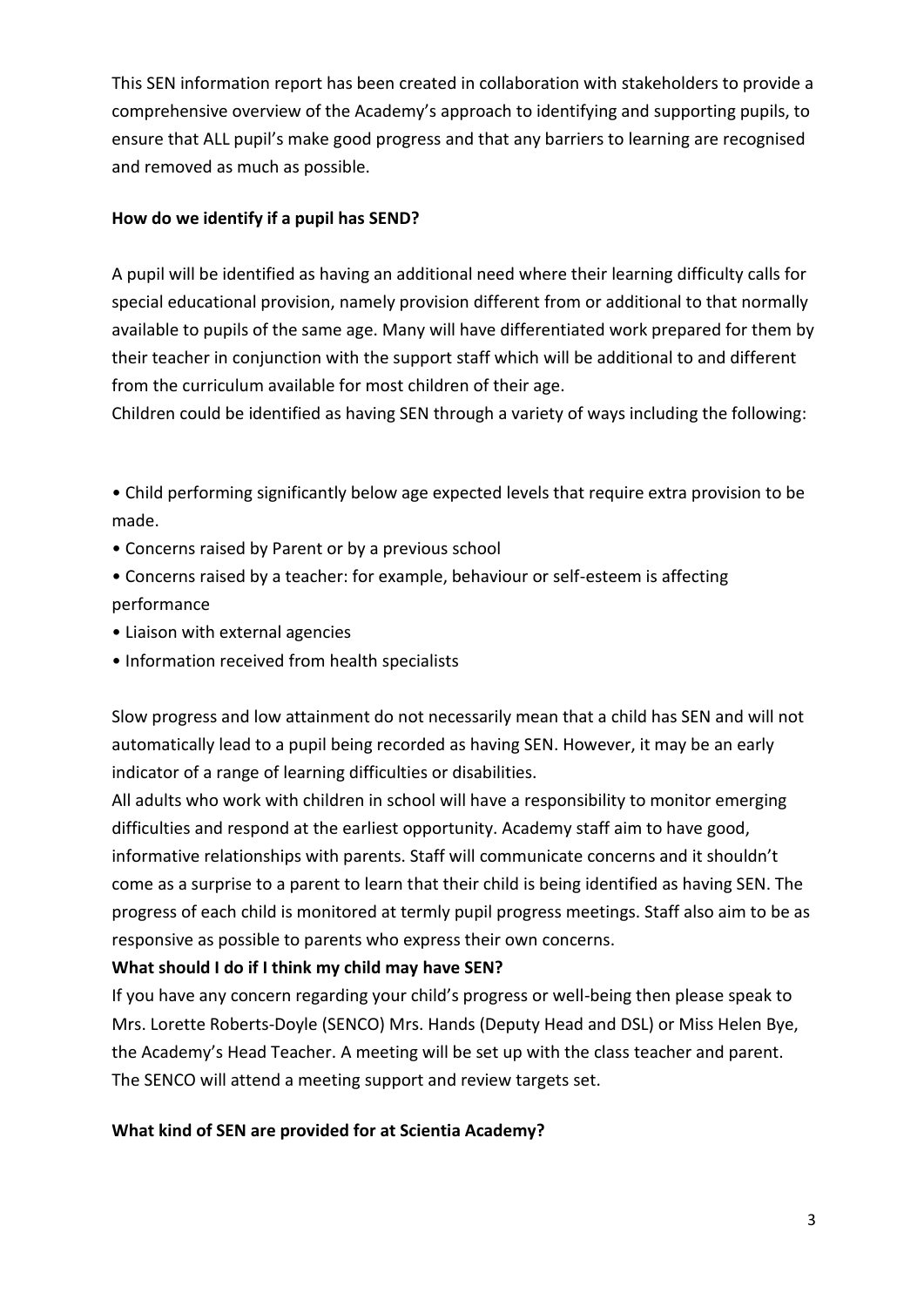At Scientia Academy, children with identified SEN are under all areas of need as outlined in the SEN Code of Practice 2014:

# **1. Communication and interaction:**

For example:

- Speech, language or communication needs (SLCN)
- Difficulties with making themselves understood
- Difficulties with understanding or using social rules of communication

# **2. Sensory and/or Physical needs**

For example:

• Children who have a disability which prevents or hinders them from making use of the educational facilities generally provided

- Visual impairment (VI)
- Hearing impairment (HI)
- Multi-sensory impairment (MSI)
- Children with a physical disability (PD)

# **3. Cognition and learning:**

For example:

• Moderate learning difficulties (MLD) – children who learn at a slower pace than their peers, even with appropriate differentiation.

• Severe learning difficulties (SLD) – children who are likely to need support in all areas of the curriculum

• Profound and multiple learning difficulties (PMLD) – children are likely to have severe and complex learning difficulties as well as physical or sensory impairment.

• Specific learning difficulties (SpLD) – children who have specific difficulties in one aspect of learning. This encompasses a range of conditions such as dyslexia, dyscalculia, and dyspraxia.

# **4. Social, emotional, and mental health difficulties**

For example:

• children who display challenging, disrupting, or disturbing behaviours as a result of social and emotional difficulties.

• Children with underlying mental health issues such as anxiety, depression self- harming, eating disorders or attachment disorder.

**What is our approach to teaching children with SEN ?**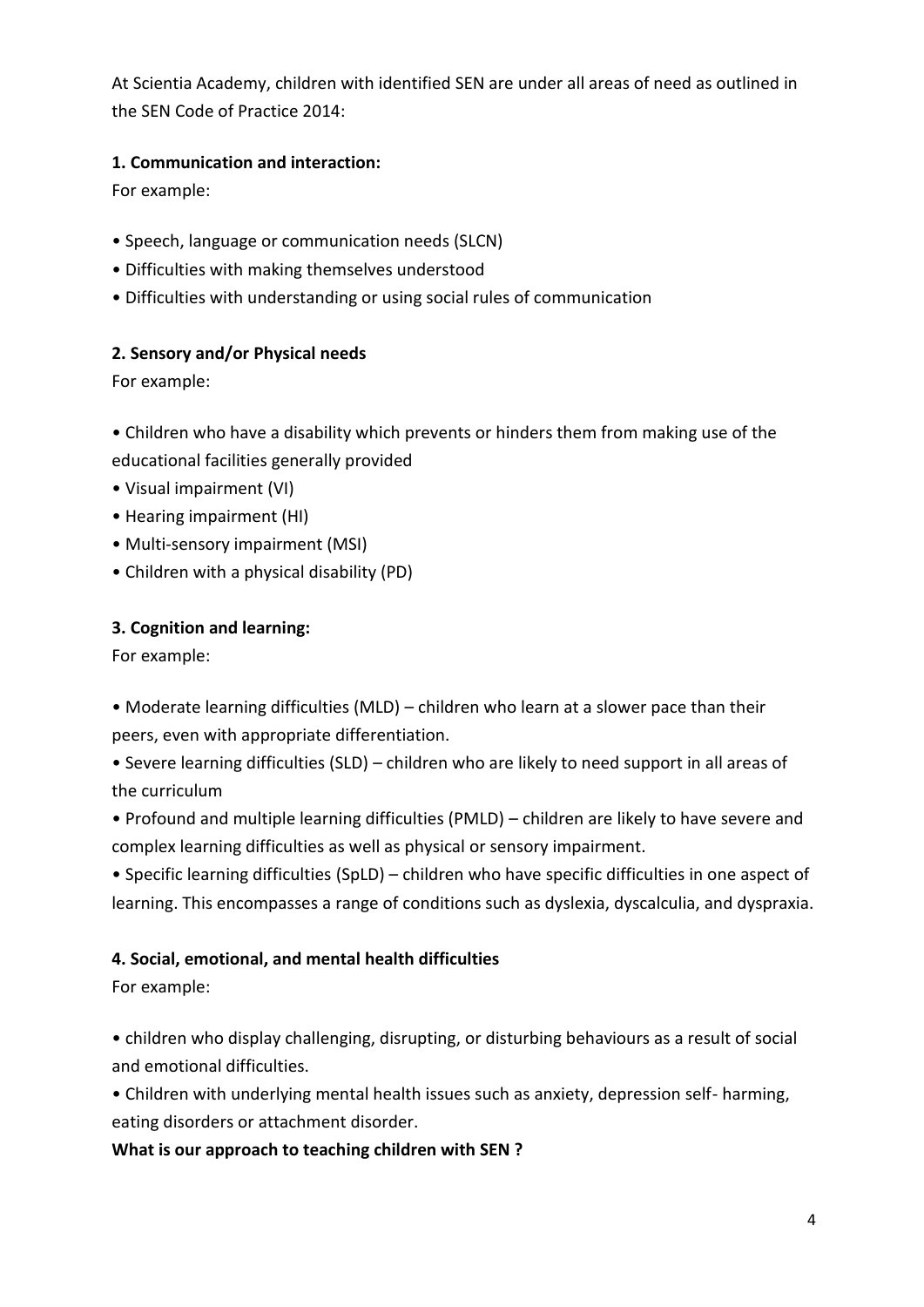At Scientia Academy, we recognise that our pupils have a variety of needs. We are committed to offering a highly differentiated, broad, and balanced curriculum which is inclusive of all pupils. Our response to SEN is underpinned by a three-step graduated approach.

## **Graduated Approach**

# **STEP 1** – whole school

Quality first teaching which is differentiated and personalised by, or under the direction of, the classroom teacher to meet the diverse needs of all learners.

The SENCO supports teachers in the effective implementation of provision.

Assessment and monitoring in line with whole school assessment policy.

## **STEP 2** – progress concerns

Once staff have tried a range of interventions and they have evidence that a child is still not making adequate progress, a referral using an 'early concern' form can be made to the SENCO clearly indicating previous interventions OR concerns are raised by parents/carers or the pupil's previous school.

The Code of Practice describes 'adequate progress' as progress which:

- is similar to that of peers starting from the same baseline.
- matches or betters the child's previous rate of progress.
- closes the attainment gap between the child and their peers.
- prevents the attainment gap growing wider'

# **STEP 3** – intervention through graduated support

Once a potential special educational need is identified, four types of action will be taken to put effective support: Assess, Plan, Do, Review.

**Assess:** Clear analysis of the students' needs

**Plan:** following assessment, the teacher, SENCO, parent / carers, and pupil, agree on a plan of action

**Do:** the pupil's teachers and support staff are made aware of the plan and implement the adjustments, support, and interventions

**Review:** the quality, effectiveness and impact of provision is evaluated with the cycle starting again at "Assess" once the updated needs of the pupil have been established.

# **The role of the class teacher in SEN**

We believe that all children learn best with the rest of their class. Therefore, pupils with identified SEN work alongside their peers as much as possible and are taught by their teacher. Class teachers are responsible for ensuring that all children have access to quality teaching and that the curriculum is adapted to meet your child's individual needs (known as Quality First Teaching).

Where appropriate, teachers will adapt their classrooms and learning areas to ensure pupils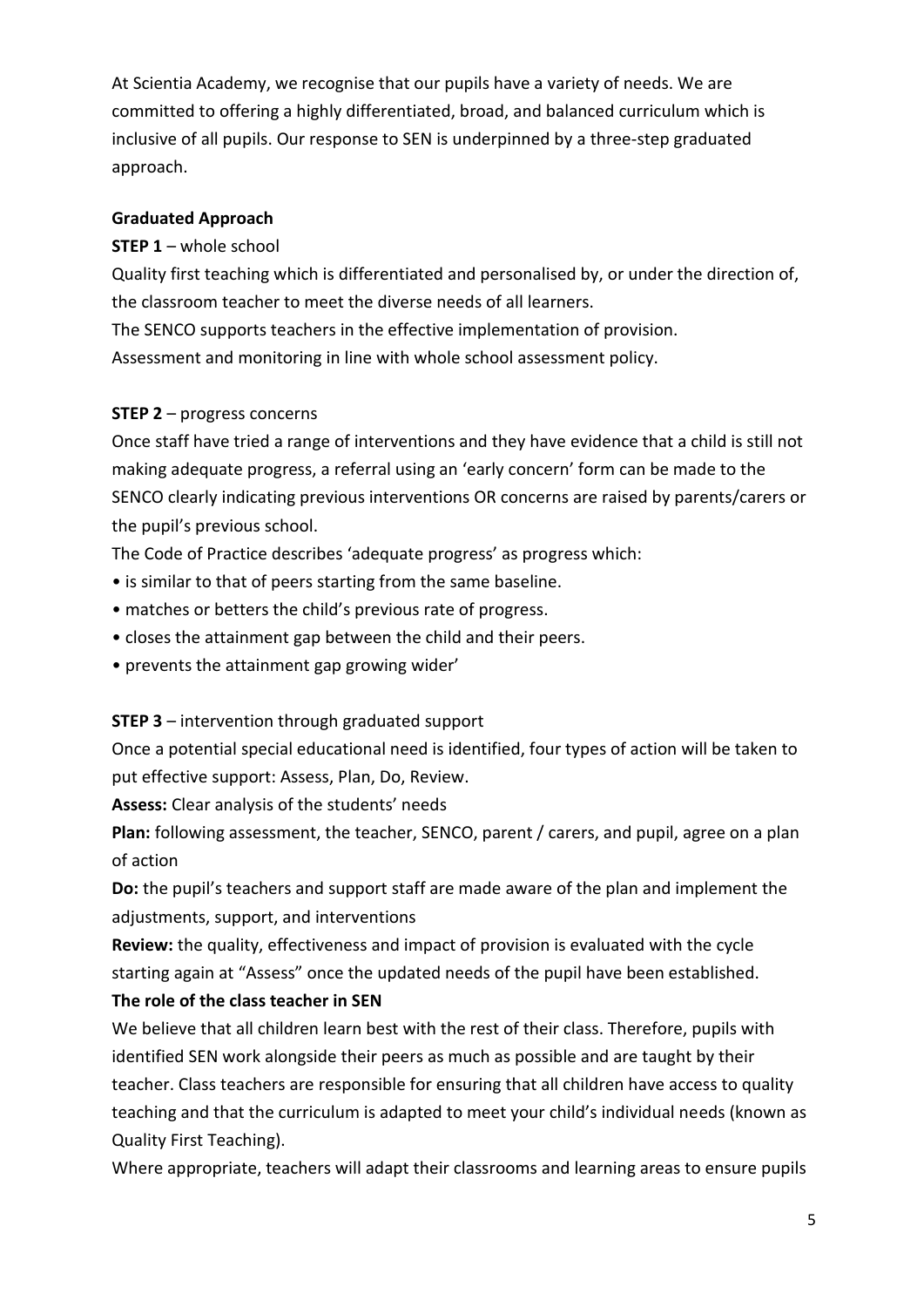with specific needs can access the curriculum.

Class Teachers have overall responsibility for pupil progress and next steps for learning. At times, teachers may direct Support Assistants to work with SEN pupils on a one to one or small group basis. The impact of these interventions is closely recorded and monitored by support staff in weekly records which are held by the class teacher.

# **Teaching Assistants**

Teaching Assistants are directed by the SENCO or class teacher to support pupils with SEN when it is felt that this will improve outcomes for the student. This could take the form of planned small group or 1:1 intervention.

For pupils with very high or complex levels of SEN or disabilities, a teaching assistant may be directed to support an individual pupil for longer periods of the school day. However, Scientia Academy aims for pupils to work as independently as possible and with a wide range of peers and adults so even pupils with such high levels of SEN or disabilities are included in classroom activities as much as possible.

# **How does the school maintain up to date SEN?**

Scientia Academy manages its records of pupils requiring additional support on the academy's SEN register and Monitoring register.

# **Which pupils go on the SEN register?**

- Pupils who have a diagnosed SEN or disability
- Pupils that have been monitored for 2 rounds or assess, plan, do and review with

targets/expected outcomes but are not making progress

- Pupils that have external agencies involved
- Pupils that are in receipt of Additional Educational Needs funding
- Pupils with a Statement or Education Health Care Plan for SEN
- Pupils who are currently being referred for statutory assessment
- Pupils who have significantly low standardised scores in assessments for two or more areas of their learning.

Provision Maps are to be shared with parents at termly parent consultations.

# **Which pupils go on the Monitoring Register?**

• Pupils whose attainment levels are just below the expected level after making reasonable adjustments for their learning and are not making any progress after a term.

• Pupils with low standardised scores in assessments for two or more areas

• Pupils who are currently undergoing early concern assessment by their teacher and whose concerns have been discussed with parents

If a pupil is monitored and continues to present concerns, they may then require additional support and to be placed on the SEN register.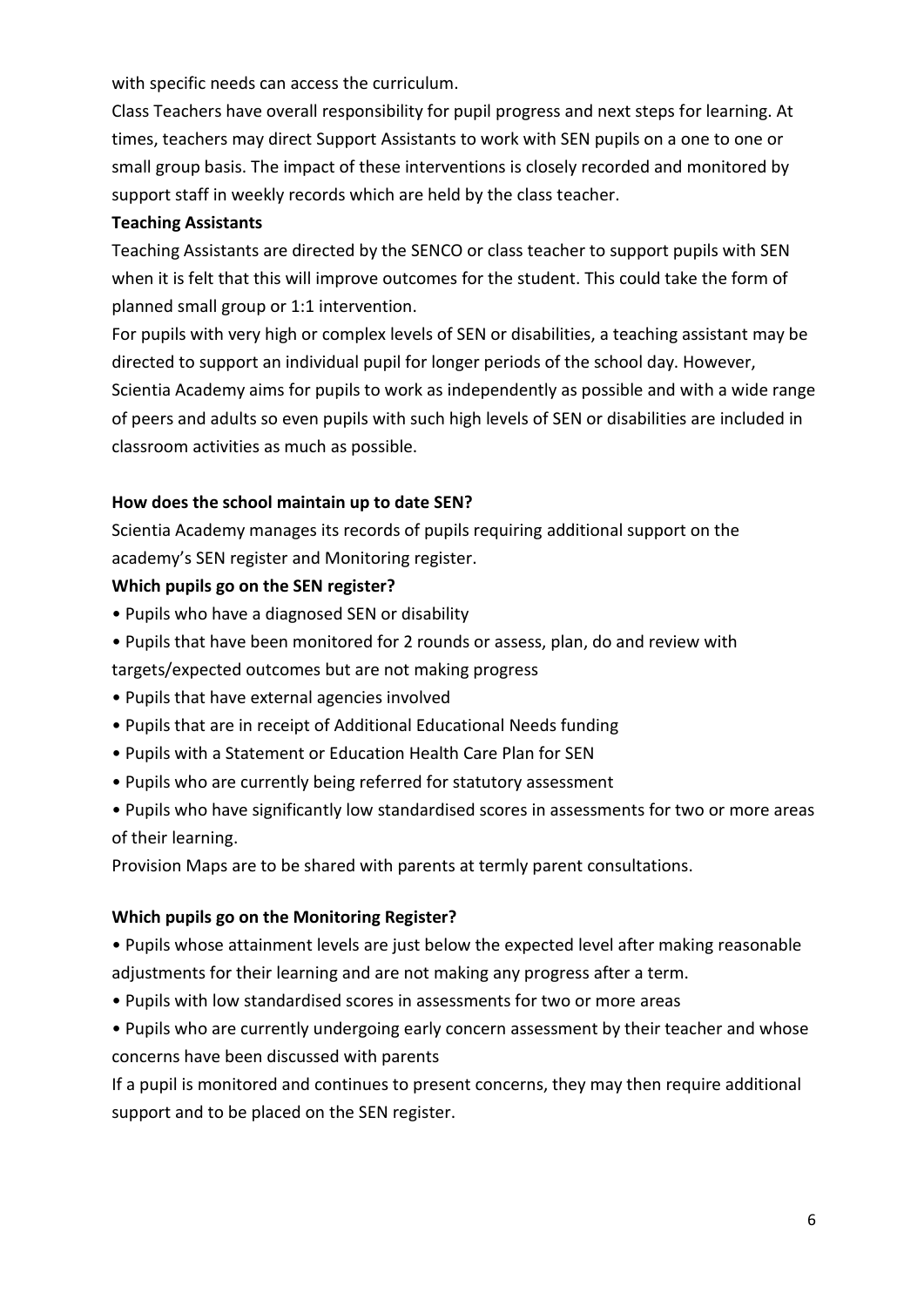#### **Managing pupils needs on the SEN register**

- Either through tracking or further assessments an area of need will be identified
- In discussion with parents, pupils will have a Monitoring Support Plan that will target a specific area. The plan will define what needs to be done, when and by whom
- SMART targets will be put in place to support the child to make progress
- Individual Learning Plans will be reviewed termly, (or more regularly if the teacher feels targets are too easily met or not achievable) with the parent/carer and pupil and more targets will be decided upon if necessary
- A weekly record of work carried out will be kept in the teacher's SEN file, this can be completed by whomever is working with the pupil and is reviewed termly by the academy's **SENCO**
- Every pupil on the SEN Support Register has an individual SEN Support Record which includes more detailed information about the pupil, such as involvement of external agencies
- A 'provision map' of provision will be kept showing the type, length of time and impact of interventions carried out across the academy
- It is the teacher's responsibility to maintain and keep up-to-date records and the SENCO's role to oversee practice
- Should school be unable to meet the needs of the pupil through our own provision arrangements then we will seek support from outside agencies
- The school receives funding to respond to the needs of pupils with SEND from a number of sources: A proportion of the funds allocated per pupil to the school to provide for their education (the Age Weighted Pupil Unit); The Notional SEN budget: The Pupil Premium funding for pupils who meet certain criteria. In addition, for those pupils with the most complex needs, the school may be allocated Additional Educational Needs funding. This funding is then used to provide the equipment and facilities to support pupils with special educational needs and disabilities through:
- In-class support from teaching assistants
- Small group support from teaching assistants e.g., nurture groups, literacy, and numeracy support
- Parent workshops
- Provision of specialist resources e.g., assessment software
- CPD relating to SEND for staff
- Bought in support from external agencies e.g., access arrangement assessment, speech and language support.
- Specialist support from teachers e.g., 1:1 tuition

Individual pupils receiving Additional SEN Support will be monitored in line with the whole school assessment policy. Class teachers will consult with parents when reviewing progress and will inform parents of any additional support they can provide at home.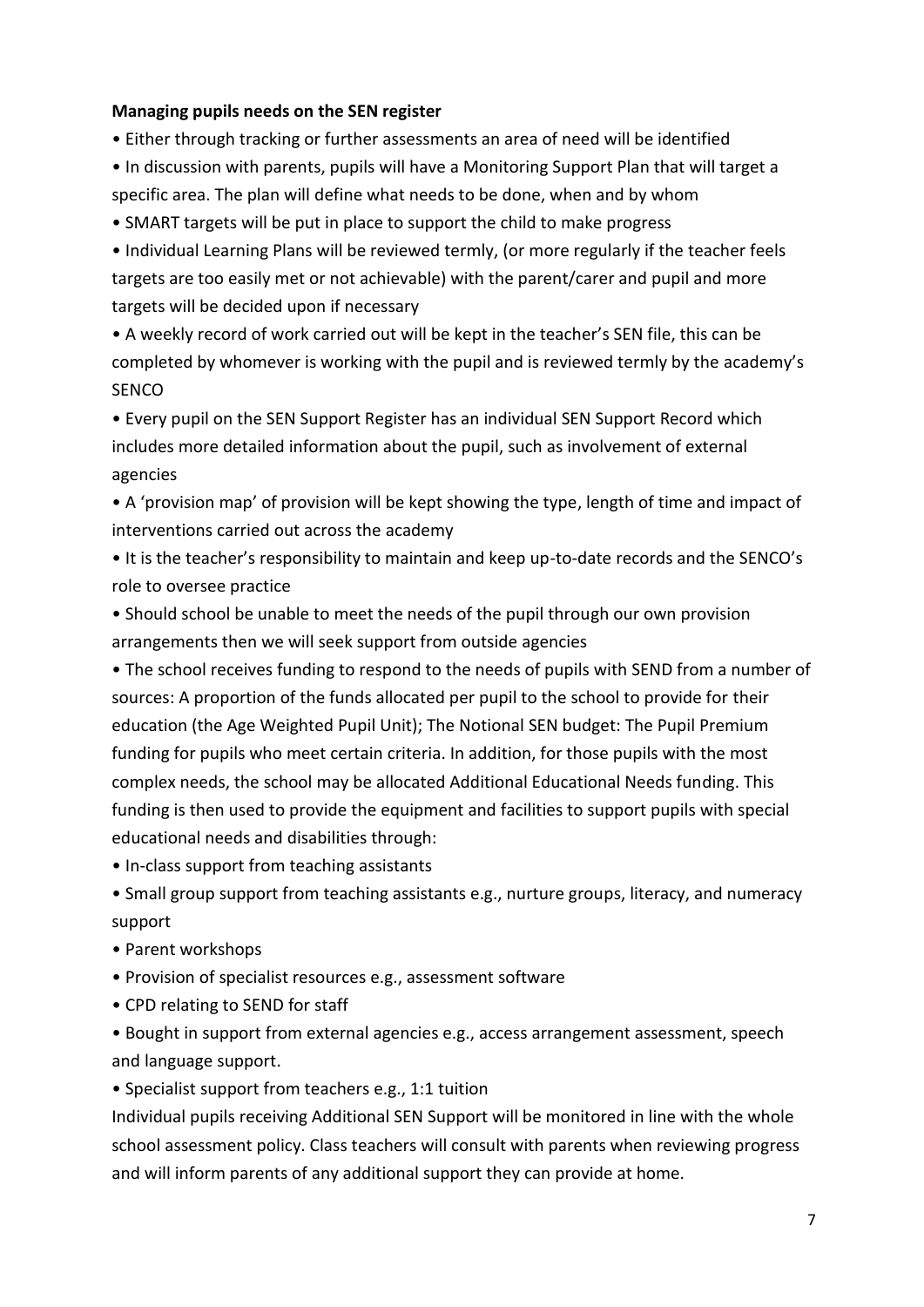#### **How does the Academy involve external agencies with SEN?**

Specialist Services and teachers with specialist qualifications may be called upon to provide intensive specific programmes to be followed by all adults coming into active learning situations with the child. The view and opinion of parents/carers will be sought at this time. External agencies which the school can make referrals to include:

- Special Educational Needs and Inclusion Service (SENIS)
- Behaviour Support Services
- Visual Impairment Team
- Educational Psychologist Service
- Autism Outreach Team
- Hearing Impairment Team
- Social Care
- Educational Welfare Officers
- School Nurse
- CAMHS (Child & Adolescent Mental Health Service)

Once a professional from an external agency is involved in supporting a pupil, they may work with the pupil and the school in a variety of ways, including supporting in class, observing, and producing reports and recommendations, working 1:1 with the pupil on a regular basis for a specific amount of time and communicating all necessary information with both parents and the Academy.

For a very small percentage of pupils, whose needs are significant and complex, and the special educational provision required to meet their needs cannot reasonably be provided from within the academy's own resources, a request will be made to assess education, health and care needs. This may result in and Education, Health and Care (EHC) Plan for the pupil being provided.

#### **What support will there be for the overall wellbeing of children SEN?**

Scientia holds close links between parents/caregivers and the home environment. Regular meetings to monitor children's SEN Learning Plan (SMART targets and provision) are held with the class teacher and parents to review as part of the APDR process. Termly Coffee Morning's are held with the SENCO and parents / carers to raise additional concerns, discuss achievements, and provide further information if required.

In managing the administration of medicines and providing personal care, the academy has detailed Care Plans (Health Care Plans / Intimate Care Plans) which detail medicines specific to students with SEN which are administered by a trained first aider. Specific training is also given to support workers providing personal care with parents or care givers being involved to gain details and agree procedures to meet the pupil's needs. This is also the case in creating Asthma care plans or in using EpiPens.

Scientia Academy strongly encourages student voice and for all its SEN pupils to put forward ideas. All children with an EHCP attend their Annual Review and create a PowerPoint to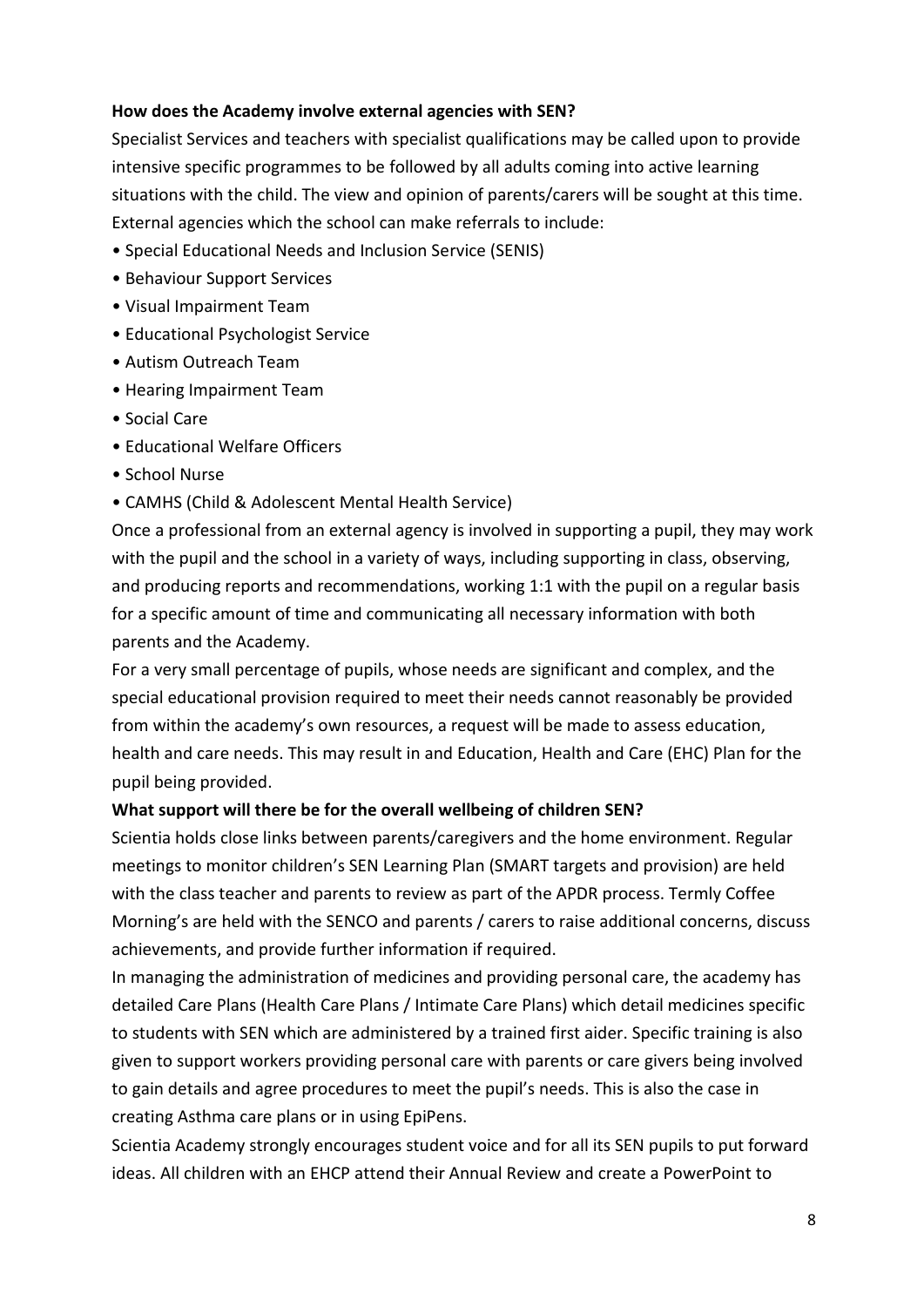showcase their achievements across the curriculum throughout the academic year. Each class has a School Parliament Representative who put forward the concerns of the class to Senior Leadership. Alongside this, class representatives are involved in school wide decisions which are based on student voice, including that of each classes SEN pupils.

# **How does the school support pupils and families?**

The concept of parents as partners is central to the SEN and Disability Code of Practice (2014) and is essential to ensuring that pupils achieve the best possible outcomes. Parents will always be kept informed about their child's progress at school and any significant difficulties will be made known to parents at the earliest stage by class teachers. Parents of pupils with SEN are encouraged to make informal arrangements with class teachers and the SENCO to discuss ongoing progress throughout the school year. This may include using a home-school diary to maintain ongoing communication.

Additionally, Scientia produce a Pupil Passport to encourage student voice in what they feel are their strengths, interests, what they like about school, what they find hard and what helps them to achieve. This is completed with the child, teacher and parent and provides a guide for all staff to best support the pupil's learning.

Parents are encouraged to attend more formal review meetings/parent consultations, where they will have the opportunity to discuss their child's progress. They will also have the opportunity to discuss the Learning Plan targets and how they will support them at home. Parents are encouraged to look at the Staffordshire local offer (regulation

3a); [https://www.staffordshireconnects.info/kb5/staffordshire/directory/localoffer.page?loc](https://www.staffordshireconnects.info/kb5/staffordshire/directory/localoffer.page?localofferchannel=0) [alofferchannel=0](https://www.staffordshireconnects.info/kb5/staffordshire/directory/localoffer.page?localofferchannel=0) which can found on the Staffordshire Connects website.

If you have a general enquiry, would like to speak to one of the team or a parent wanting to request information and support please telephone 03001 118010 during office hours. Alternatively email on Staffordshire.connects@staffordshire.gov.uk

# **How are school staff trained to support pupils with SEN?**

All our teachers are trained to work with children with SEN and all have access to advice, information, resources, and training to enable them to teach all children effectively. Part of the SENCO's role is to identify any training staff may need to meet the needs of pupils with SEN. Staff training takes place in a variety of ways including:

- Staff sharing good practice with each other (e.g., during staff meetings/phase meetings)
- Staff working alongside one another to improve practice (mentoring)
- Advice/training from our Specialist SEN Teacher (both planned opportunities and through staff 'drop-ins')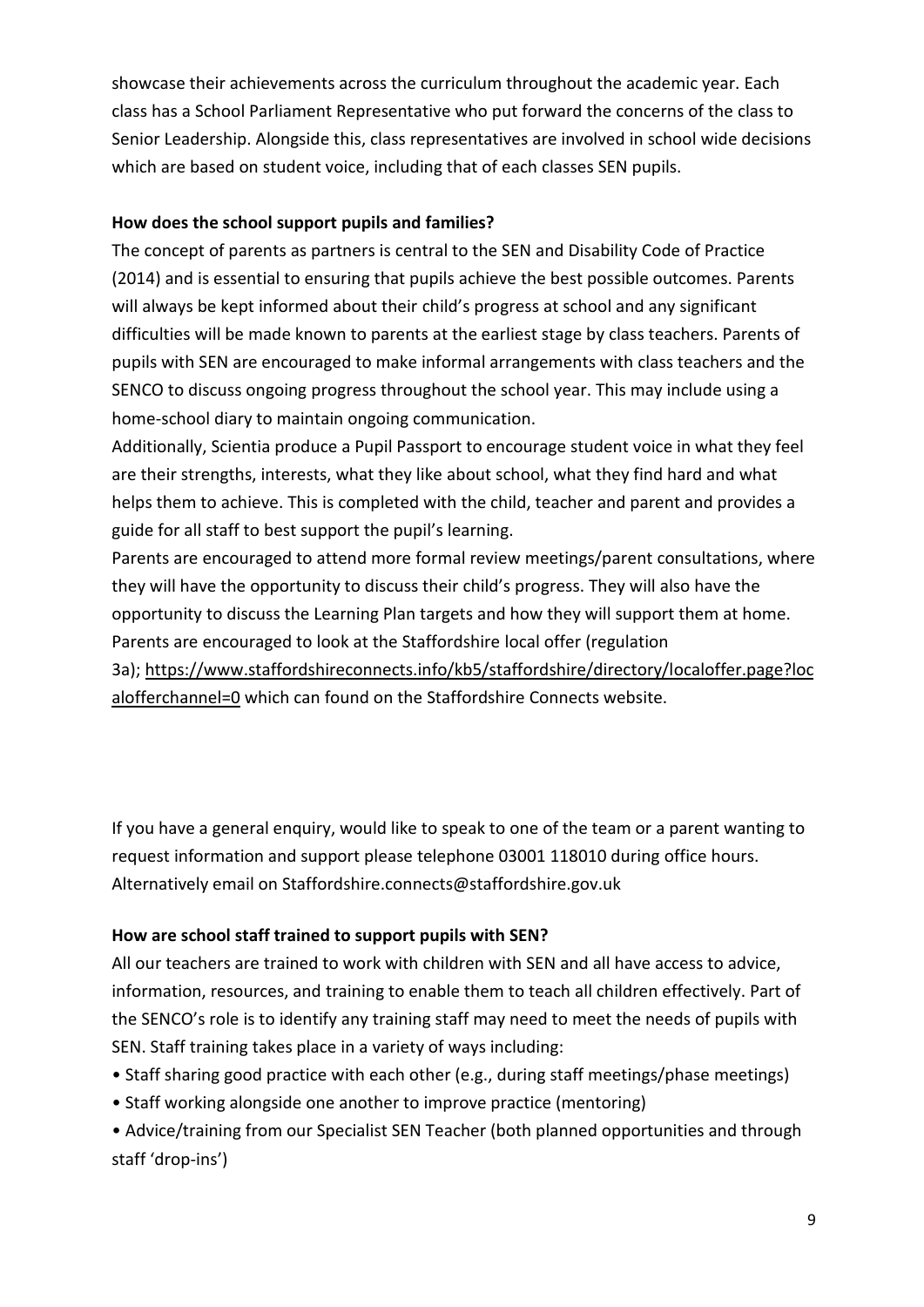• Attending training courses

# • External agencies leading staff meetings/LSA meetings on specific areas of SEN **How does the school deliver support for students with Emotional, Social and Mental Health difficulties?**

## **Whole school approach**

Our ethos is to work in a positive learning climate where praise and celebration of all peers' achievement is part of the daily routine; house point rewards are used to support children in their learning and displaying our school values, by modelling being a positive Scientia Citizen. Scientia Academy recognises that this system may not work for all pupils, and particularly for pupils where there are underlying emotional or mental health difficulties. Some pupils are therefore given individual rewards and consequence programs which cater more for their individual needs.

## **Class teachers**

Class teachers will adapt their teaching to ensure that the needs of pupils with any emotional, social, or behavioural difficulties are catered for. This may include planning individual activities, adapting language, providing additional resources, allowing pupils 'timeout' or introducing individual rewards and consequences with more immediate results. Class teachers use the school's PHSE curriculum to develop behaviour and social skills with the whole class or with small groups as appropriate. It is the class teacher's responsibility to ensure that pupils with such difficulties make progress in line with their peers.

## **Teaching Assistants**

Additional adults (TAs) may be used to deliver specific interventions for pupils with emotional, social, or mental health difficulties. This could be in the form of Wave 2 (small group) support such as Social Skills groups or in the form of Wave 3 (one-to-one) support such as specific emotional literacy programs. TAs may also be directed by class teachers to support pupils within the classroom or to contribute to any individual rewards and consequence programs.

# **Support from External Agencies**

Scientia Academy have our SENCO, to advise and support school staff with planning provision for pupils with high levels of need. For pupils with particularly high levels of need, the school will refer to other external agencies for additional advice and support. This will always be done through consultation with parents. The external agencies that school may refer to include:

- Educational Psychologist
- CAMHS
- Burton Inclusion Hub

# **Bullying**

Scientia Academy has a zero-tolerance approach to bullying, especially towards children with SEND disabilities. We will actively investigate all allegations and, if there is cause, work with both the bully and victim to improve their social skills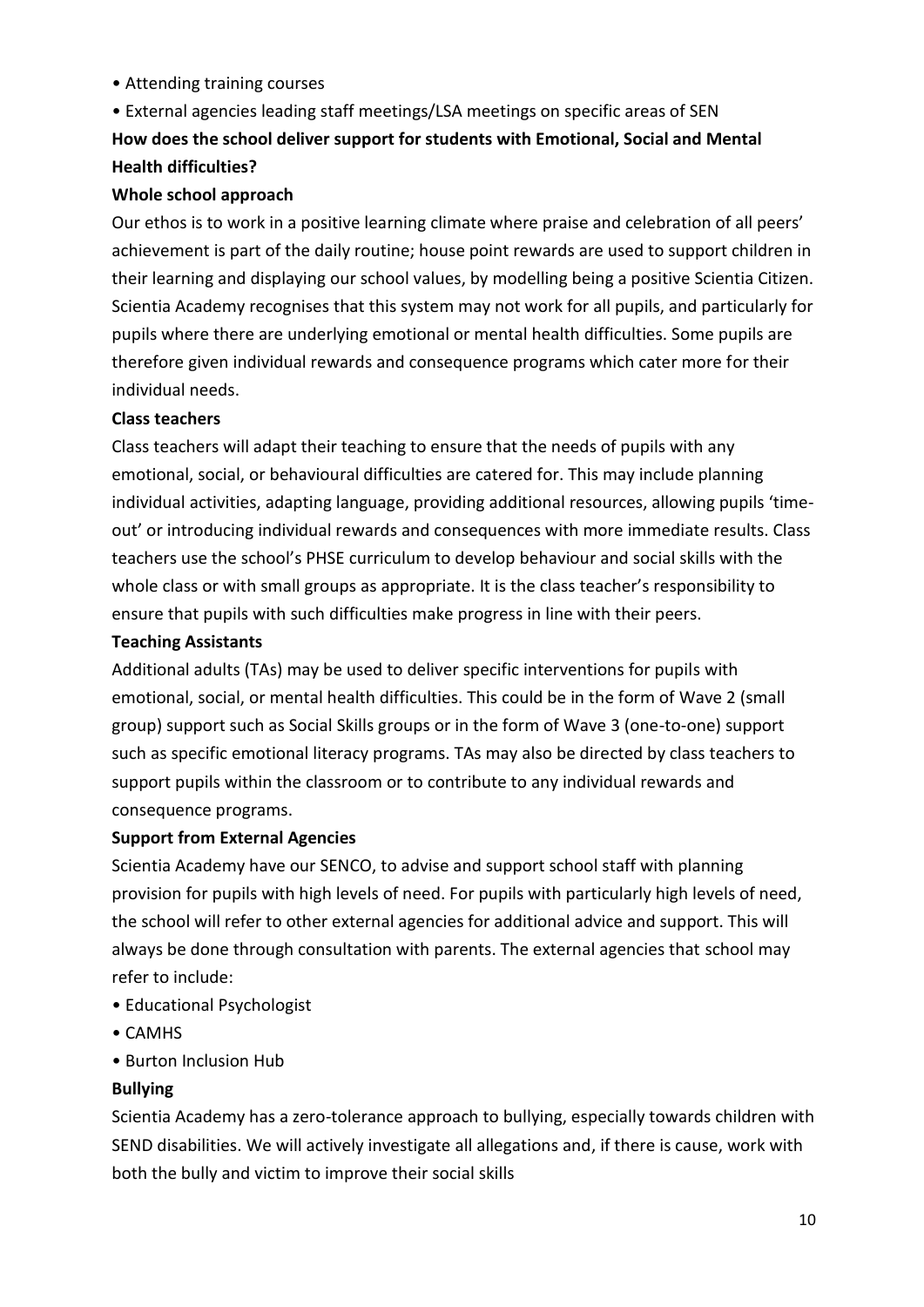## **How have we made the school accessible to pupils with SEN?**

Scientia Academy is disability friendly. Corridors are wide, we have a lift to the second floor, and we have several easy access toilets which have been fully modified for students with disabilities. Should it be required, disabled showering and changing facilities are available to students. In the event of emergencies, Scientia Academy has all the required resources to evacuate students safely from schools including evacuation chairs for students with physical disabilities.

All our students have equal access to before school, lunchtime and after school clubs to promote engagement and interest in the curriculum.

Scientia Academy also utilises external agencies which provide specialist support to students with auditory and visual difficulties. Currently, the academy support students with difficulties in both areas with hearing and speaking aids being in use as well as reading and typing resources for the visually impaired.

No child is excluded from a trip because due to SEN disability or medical needs. The academy involves parents and care givers in the planning process for such trips and gives maximum chance for attendance. When possible, Teachers will visit sites with adequate time ahead of trips to discuss alternative arrangements for SEN students.

## **How does the school support pupils when they are leaving the school?**

We recognise that transition between year groups and between schools can be difficult for a child with SEN or disability and we take steps to ensure that any transition is as smooth as possible.

#### **Transition to the Academy**

• Parents visit the Academy for a school tour and are given a prospectus. A meeting is then arranged with a member of the Senior Leadership Team and SENCO who discuss how well suited the learning environment is to the SEN students' needs as well as to answer any questions the parent or caregiver may have

• Reception aged students with Special Needs are encouraged to do a half day visit to experience the Reception environment; extra transition is available for those who require additional visits.

#### **Transition to a new school**

• We contact the school SENCO and discuss SEN arrangements or support that need to be made for your child

• If possible, we arrange additional visits to the new school (particularly when a child is moving from Year 6 to Year 7)

• We make sure that all records about your child are passed on as soon as possible, and remain in contact with the receiving school if necessary

• Student completes a reflection booklet on their learning which is passed on to parents for the student's next school to review.